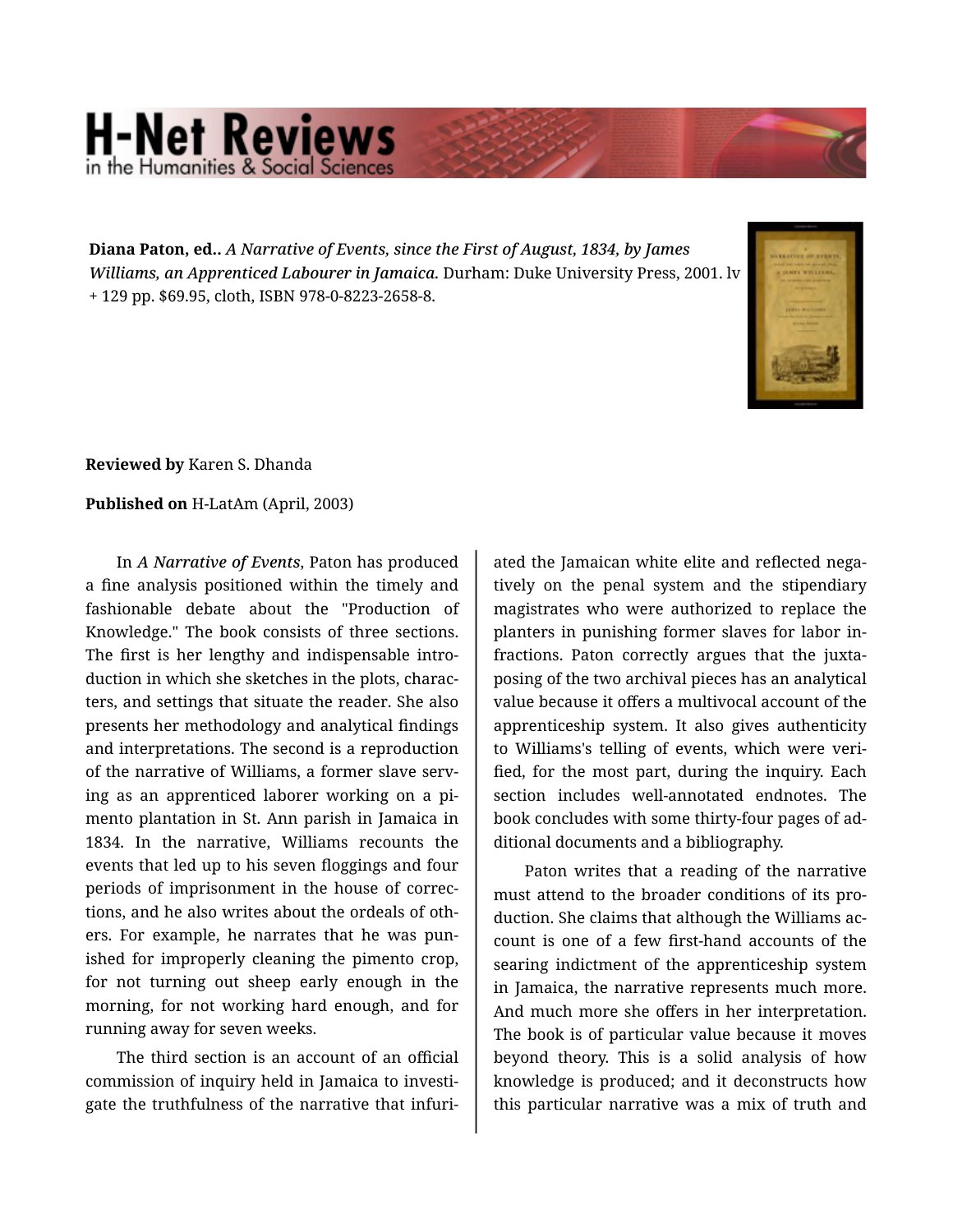manipulation and the creation of multiple agents, white and black locked in an unequal distribution of power. The work is also valuable because it demonstrates that geographical knowledge of Ja‐ maica and the West Indies influenced the nature of the knowledge that was produced. Within a broader frame, it demonstrates that the practices through which we produce knowledge, under‐ standings, and "truth," in general, must be rigor‐ ously scrutinized. Paton conceives this narrative as part of the broad African diasporic tradition of the slave narrative. She claims that it fits in with slave narratives because there is a tension to rep‐ resent individuality and also a need to represent the oppression suffered by every slave. Paton also writes that the narrative confronts many of the problems of form and context that critics have emphasized in the standard slave narrative. The political context in which Williams wrote, howev‐ er, required a structure different than that of a standard slave narrative. There cannot be master against slave because there is no master. Instead the stipendiary magistrate replaces the master. Instead of the relationship between slave and master, there is the relationship between appren‐ tice and state representative.

The book claims that no "authentic" slave nar‐ rative uncontaminated by white concerns exists. *A Narrative of Events*, too, was contaminated by white concerns; however, it was also the creation of former slaves. The narrative was produced by white missionaries, white abolitionists, white writers, black preachers, former slaves locked in the house of corrections, and by a marvelous sto‐ ryteller. James Williams, a black man, was singled out because of his articulateness and a prodigious memory. Although constructed within an unequal alliance of power, the voice of black agency is heard. Paton writes that this shows the essential contribution of Caribbean former slaves to the anti-apprenticeship campaign. Of substantial val‐ ue, it recognizes that black Jamaicans were agents in the production of knowledge.

Paton presents numerous ways in which the narrative was manipulated. First, it was con‐ ceived as a project by British-based abolitionists who were intent on mobilizing the white British masses against the apprenticeship system, this new form of slavery. In a sense, it was also an act of revenge because radical abolitionists were en‐ raged when West Indies planters received com‐ pensation monies for the losing of their slaves. Pa‐ ton writes that the narrative is evidence but it is also evidence about the strategies and assump‐ tions of those involved in the transatlantic cam‐ paign against apprenticeship.

*A Narrative of Events* is permeated with key abolitionist rhetorical strategy. It was intentional‐ ly contrived to tell a particular story and Williams was selected as the storyteller. The work was en‐ gineered by Sturge, one of four British abolition‐ ists who went to the West Indies to report firsthand the abuses and oppression of apprentice‐ ship. Sturge worked within the local Baptist mis‐ sionary network through which he established contacts and found translators, enabling him to communicate with Creole-speaking blacks. Sturge was also put in touch with a black artisan named Finlayson who had been apprenticed to the same estate where Williams worked. It was Finlayson, a "leader" in a local church, who arranged the meet‐ ing between Sturge and Williams. Sturge paid for Williams's freedom and took him to England. Lat‐ er Sturge sent him back to Jamaica to be, once again, apprenticed so that Williams would learn wage labor and work discipline. There, Williams had no place to go but back to whence he had come.

The story of Williams was conceived by a white man and written by a white writer. Price, a white British Baptist minister, also authenticated the pre- and postscripts. *A Narrative of Events* was written in an anglicized version of Jamaican Creole accompanied with Price's exaggerated high-flown standard English prose. The use of Cre‐ ole was limited but, according to Paton, still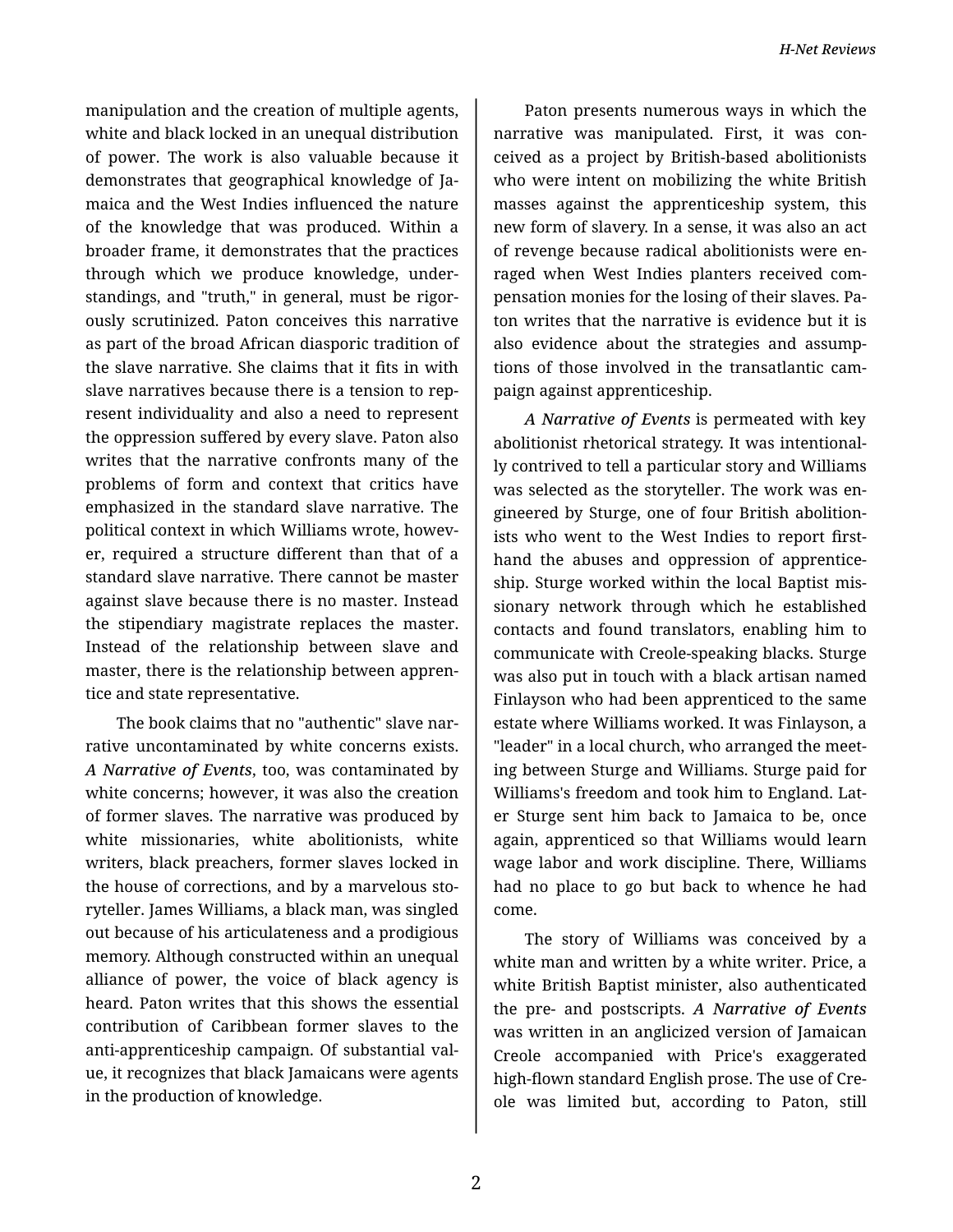evoked a scene, analyses, and range of emotions that served the purpose of the abolitionists. Much emphasis was given to the treadmill, the symbol of the oppressive apprenticeship system. It was published at a time when the British audience was saturated with pictures of the treadmill. In addition, there was a focus on women who were forced to raise their dresses as they worked the treadmill and who were assaulted or sexually ha‐ rassed by the jailers. Third, there were descriptive passages describing how the elderly and pregnant women were abused beyond what was morally acceptable to a God-fearing English public. Fourth, blacks who were Christians and God-fear‐ ing were clearly identified in the narrative and when they testified at the inquiry that followed because they had credibility, even though of African heathen stock. After the release of this widely read narrative, the Secretary of the Colo‐ nial Office questioned its authenticity and as‐ signed two magistrates to investigate. Although the inquiry substantiated the story, Paton writes that even in this situation the search for truth was compromised. For example, all told their stories for a purpose. Some witnesses feared reprimands. Both interrogator and witness were placed within a courtroom setting and positioned within a par‐ ticular process of questioning. Furthermore, Castello, a free man of color and editor of a liberal Jamaican newspaper, kept the only record of the evidence.

In concluding, there are a few concerns with Paton's book. Principally, it, too, cannot stand alone and be completely truthful. First of all, Pa‐ ton writes that Williams speaks for 800,000 for‐ mer slaves. Substantial evidence exists that many former slaves successfully navigated through the apprenticeship system and bettered themselves. Is it fair to speculate that most of the apprentices in Jamaica and throughout the British West Indies were incarcerated or flogged as many times as Williams? Perhaps Williams speaks for 800,000 in a different way, by providing a partial entry into the mentalit= of the apprenticed. It also speaks for

the people in another way. As Paton writes, the narrative tells of a group of people with a particu‐ lar shared history. It shows the emergence of com‐ plex relationships within the apprentice community and between apprentices and free people and it also gives a sense of how former slaves became small holders.

Second, it is unfair to suggest that all stipendi‐ ary magistrates throughout the region were ruth‐ less and arbitrary enforcers of the newly emerg‐ ing labor laws. This raises another point. This work was clearly positioned within the slave nar‐ rative literature. It can, however, be placed within a wider framework, as part of a larger picture. It is part of an indictment of nineteenth-century la‐ bor practices that emerged following the emanci‐ pation of slaves in the British West Indies. Yes, ap‐ prentices were active agents in the early disman‐ tling of the apprenticeship system but not in the dismantling of an arbitrary and abusive prison structure. *A Narrative of Events* has a familiar ring to it. It can be compared to labor stories and inquiries in the later postemancipation era, after the apprenticeship came to an end. Many East In‐ dian indentured laborers, but certainly not the vast majority, had similar tales to tell.

In conclusion, this is a fine piece of scholar‐ ship, not only because it releases a narrative that has not been reprinted in 163 years but because it is an in-depth analysis of how knowledge is pro‐ duced. As Paton demonstrates, the construction of new knowledge is a dialectical process in which one must juxtapose discursive practices, visions, and projects of multiple players and link them to the practices of everyday life. It is produced by in‐ dividuals enmeshed in the dialectics of power, and each has his or her own particular agenda. This book brings further attention to a serious dilemma facing scholars debating the "Production of Knowledge." Knowledge that is produced, of‐ tentimes, filters down and becomes the truth in educational textbooks, frequently perpetuating misinformation and stereotypes about the past,